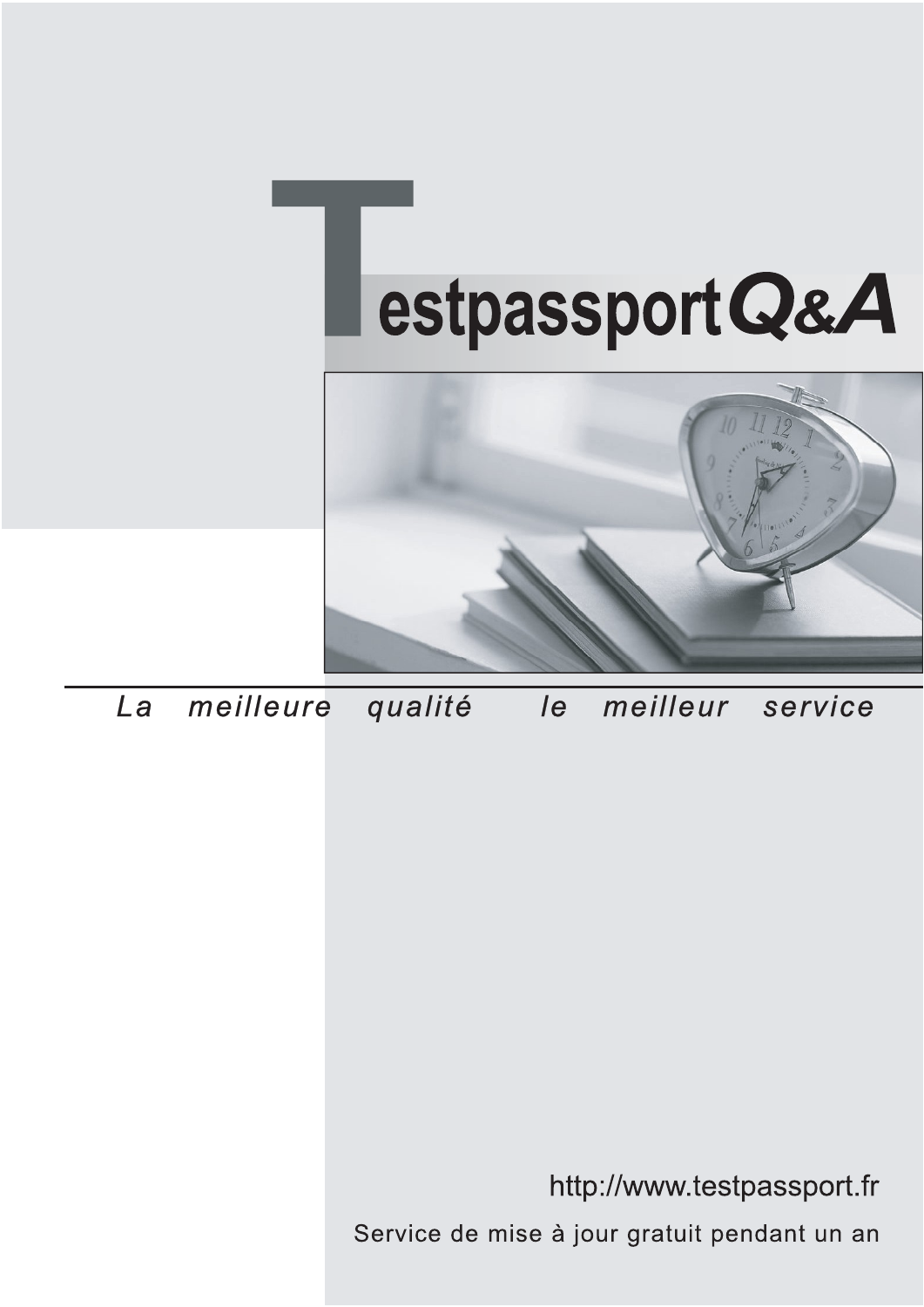# **Exam** : **C2090-930**

### **Title** : : IBM SPSS Modeler Professional v3

## **Version** : DEMO